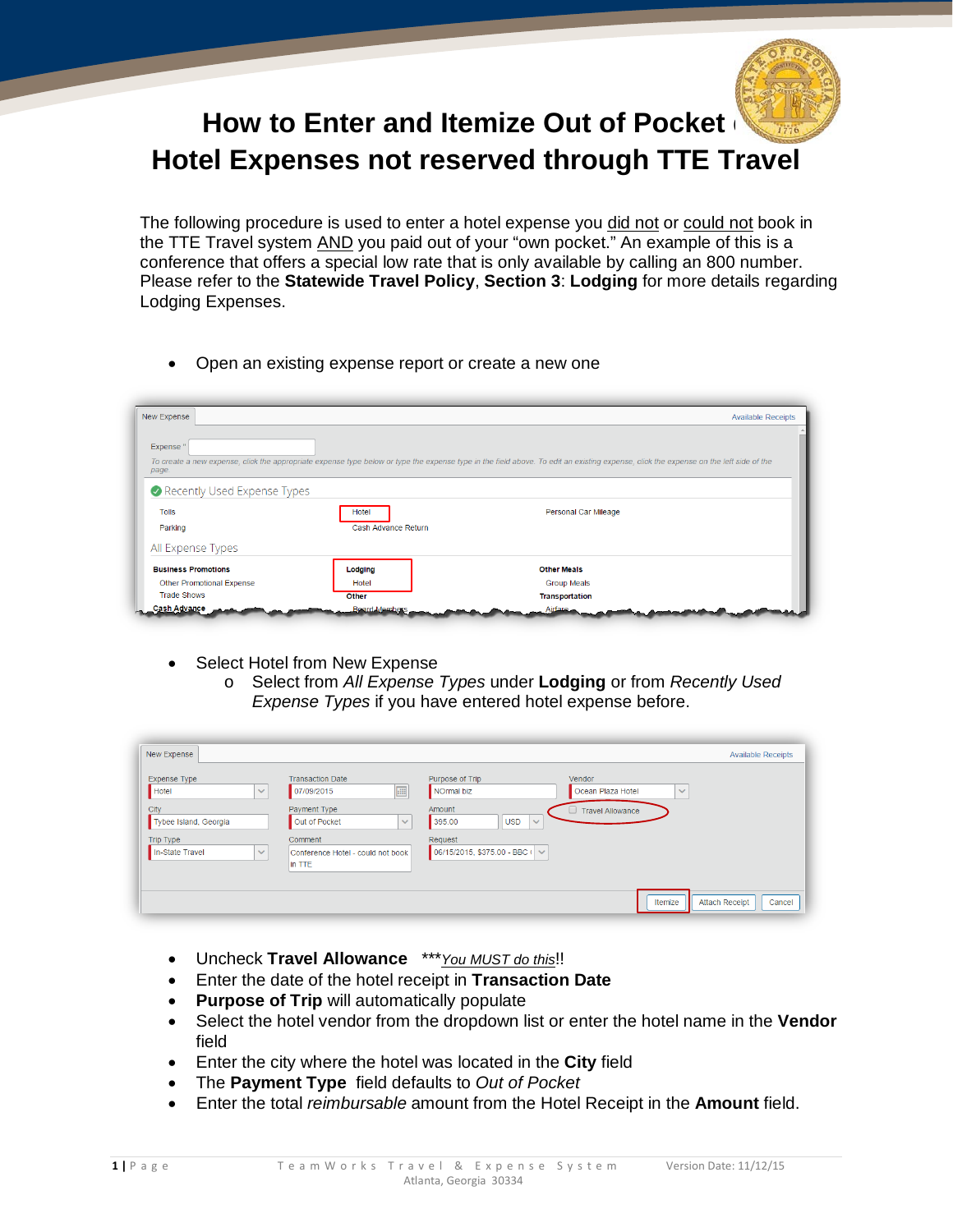- o Mark and deduct any non-reimbursable expense items, adjust the total on the receipt for the non-reimbursable total, write the reimbursable total on your receipt and circle it.
- **Trip Type** will automatically populate
- Enter a comment into the **Comment** field to indicate why it was not booked through the TTE Travel system.
- If you have a Request assigned to this expense report make certain the **Request** field is correct.
- Click **Itemize** to display the itemization window.

| Nightly Lodging Expenses<br>Expense                    |                                    | <b>Available Receipts</b> |
|--------------------------------------------------------|------------------------------------|---------------------------|
| Check-in Date                                          | Check-out Date<br>Number of Nights |                           |
| 曲<br>07/06/2015                                        | 画<br>$\vert$ 3<br>07/09/2015       |                           |
| <b>Recurring Charges (each night)</b>                  |                                    |                           |
| Room Rate                                              | Room Tax                           |                           |
| 100.00                                                 | 15.00                              |                           |
| Other Room Tax 1                                       | Other Room Tax 2                   |                           |
|                                                        |                                    |                           |
| $\Box$ Combine room rate and taxes into a single entry |                                    |                           |
| <b>Additional Charges (each night)</b>                 |                                    |                           |
| Expense                                                | Amount                             |                           |
| <b>Hotel Tax</b><br>$\checkmark$                       | 5.00                               |                           |
| Expense                                                | Amount                             |                           |
| Occupancy Tax<br>$\checkmark$                          | 10.00                              |                           |
|                                                        |                                    |                           |
|                                                        | Save Itemizations                  | Cancel                    |
|                                                        |                                    |                           |

- Enter either the **Number of Nights** you stayed and the Check-In date will populate
- *Recurring Charges*:

**NOTE**: In our example the total Hotel Expense was \$395 with two nights at a \$100 Room Rate, Sales Tax of \$15, Transportation Bill Tax of \$5 and Occupancy Tax at \$10 and the last night was at a Room Rate of \$95, Sales Tax of \$12, Transportation Bill Tax of \$5 and an Occupancy Tax of \$8.

- $\circ$  Enter the room rate (if you had multiple room rates during your stay enter the amount for the majority of the nights of your stay) in **Room Rate**
- o Enter the sales tax (if you had a different Sales Tax during your stay enter the amount for the majority of the nights of your stay) in **Room Tax**
- $\circ$  To enter the \$5 per night Transportation Tax for hotels in Georgia, go to the *Additional Charges (each night) section* and click on the dropdown under Expense Type
	- Scroll to *Lodging* and select **Hotel Tax**
	- Enter \$5 in **Amoun**t
- o If a Georgia hotel would not remove the **Occupancy Tax** based on the Tax Exemption certificate you provided, click on the drop down under Expense Type in the *Additional Charges (each night) section*
	- Scroll to *Lodging* and select **Occupancy Tax**
	- Enter the amount charged most nights
- o Click **Save Itemizations**
- o The next step in the process will display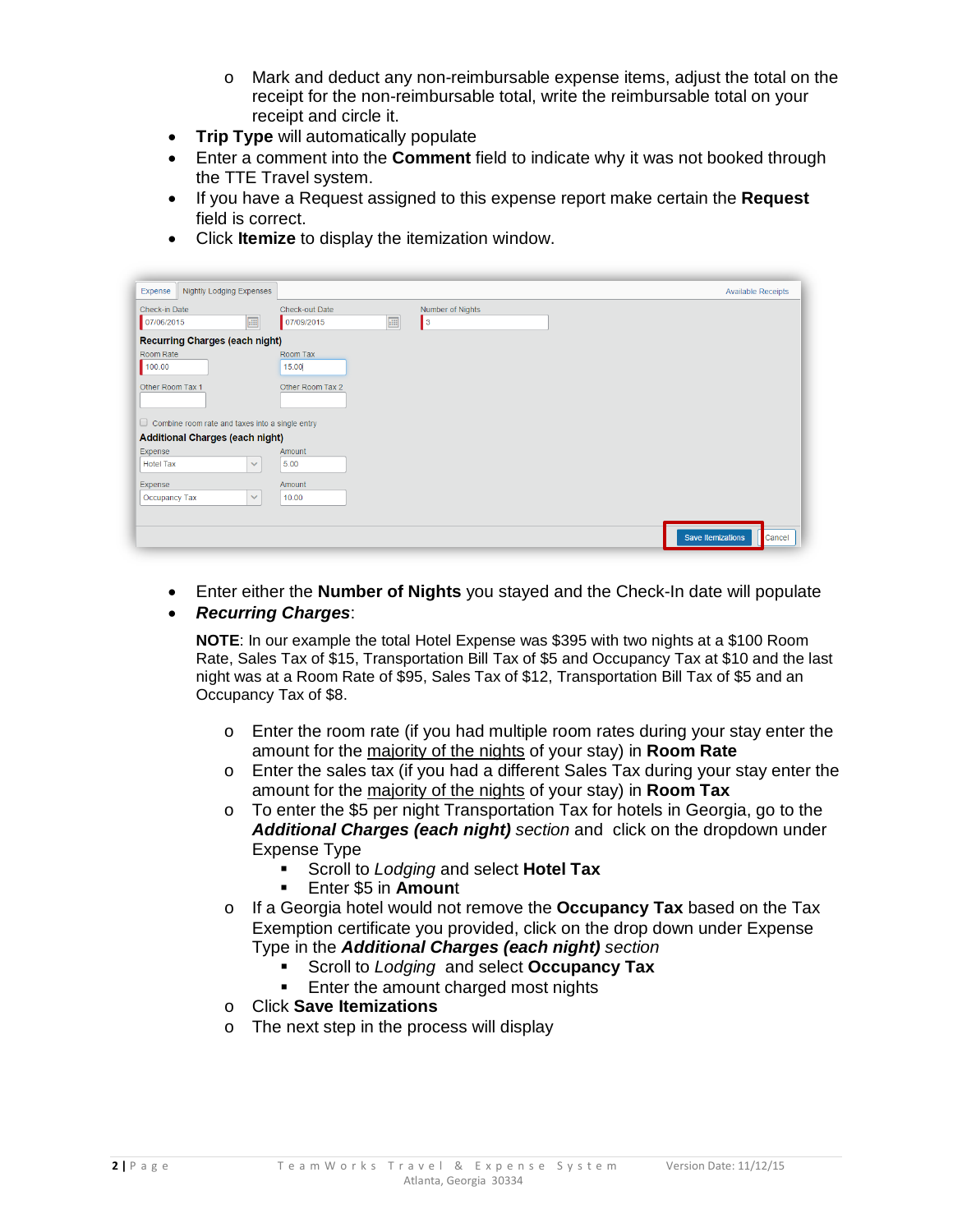| Expens              |                                                           |          | View v 40 | New Itemzation<br>Available Receipts                                                                                    |
|---------------------|-----------------------------------------------------------|----------|-----------|-------------------------------------------------------------------------------------------------------------------------|
| $-$<br>$\sim$       | Expense                                                   | Amount   | Requested | Total Amount: \$395.00   Itemized: \$345.00   Remaining: \$50.00                                                        |
| $\vee$              | Hotel<br>9/2015<br>Ocean Plaza Hotel, Tybee Islani<br>000 | \$395.00 | \$345.00  | Expense Type                                                                                                            |
|                     | Iding New Itemization                                     |          |           | Choose an expense type<br>$\sim$                                                                                        |
|                     | 07/08/2015<br>Occupancy Tax                               | \$10.00  | \$10.00   |                                                                                                                         |
| <b>Senator</b>      | Hotel Tax<br>07/08/2015                                   | \$5.00   | \$5.00    |                                                                                                                         |
| <b>South Avenue</b> | 07/08/2015<br>Hotel                                       | \$100.00 | \$100.00  |                                                                                                                         |
|                     | 07/07/2015<br>Occupancy Tax                               | \$10.00  | \$10.00   |                                                                                                                         |
|                     | Hotel Tax<br>07/07/2015                                   | \$5.00   | \$5.00    |                                                                                                                         |
|                     | 07/07/2015<br>Hotel                                       | \$100.00 | \$100.00  |                                                                                                                         |
|                     | 07/06/2015<br>Occupancy Tax                               | \$10.00  | \$10.00   |                                                                                                                         |
| لننة                | 07/06/2015<br>Hotel Tax                                   | \$5.00   | \$5.00    |                                                                                                                         |
|                     | 07/06/2015. Hotel                                         | \$100.00 | \$100.00  | and a control of the top of a provider and the control of the provider and the control of the control of the control of |

• A Red Flag Error is displayed on the Expense Item itself if there is a balance in **Remaining**. The **Recurring Charges** are displayed on the Expense Report under the main hotel expense entry.

| Expenses |                               |                                                 |               | View <b>v</b>    | « |
|----------|-------------------------------|-------------------------------------------------|---------------|------------------|---|
|          | Date v<br><b>Expense</b>      |                                                 | <b>Amount</b> | <b>Requested</b> |   |
|          | 07/09/2015<br>90 Q            | <b>Hotel</b><br>Ocean Plaza Hotel, Tybee Island | \$395.00      | \$390.00         |   |
|          | <b>Adding New Itemization</b> |                                                 |               |                  |   |
|          | 07/08/2015                    | Occupancy Tax                                   | \$10.00       | \$10.00          |   |
|          | 07/08/2015                    | <b>Hotel Tax</b>                                | \$5.00        | \$5.00           |   |
|          | 07/08/2015                    | Hotel                                           | \$100.00      | \$100.00         |   |
|          | 07/08/2015                    | <b>Hotel Tax</b>                                | \$15.00       | \$15.00          |   |
|          | 07/07/2015                    | Occupancy Tax                                   | \$10.00       | \$10.00          |   |
|          | 07/07/2015                    | <b>Hotel Tax</b>                                | \$5.00        | \$5.00           |   |
|          | 07/07/2015                    | Hotel                                           | \$100.00      | \$100.00         |   |
|          | 07/07/2015                    | <b>Hotel Tax</b>                                | \$15.00       | \$15.00          |   |
|          | 07/06/2015                    | Occupancy Tax                                   | \$10.00       | \$10.00          |   |
|          | 07/06/2015                    | <b>Hotel Tax</b>                                | \$5.00        | \$5.00           |   |
|          | 07/06/2015                    | Hotel                                           | \$100.00      | \$100.00         |   |
|          | 07/06/2015                    | <b>Hotel Tax</b>                                | \$15.00       | \$15.00          |   |

- To correct an itemization entry for Hotel, Hotel (Sales Tax) or Occupancy tax that were a different amount for a specific night, click on the expense for that night to edit it:
- Enter the correct **Room Rate** for that night.

|                       |              |                         |                |                     |                                        | Total Amount: \$395.00   Itemized: \$390.00   Remaining: \$5.00 |
|-----------------------|--------------|-------------------------|----------------|---------------------|----------------------------------------|-----------------------------------------------------------------|
| Expense Type          |              | <b>Transaction Date</b> |                | of Trip<br>Pur      | Vendor                                 |                                                                 |
| Hotel                 | $\checkmark$ | 07/08/2015              | $\blacksquare$ | N<br><b>Sid I</b>   | Ocean Plaza Hotel                      | $\check{~}$                                                     |
| City                  |              | Payment Type            |                | Amount              | Personal Expense (do not<br>reimburse) |                                                                 |
| Tybee Island, Georgia |              | Out of Pocket           | $\checkmark$   | 95.00<br><b>USD</b> | $\sim$                                 |                                                                 |
| Travel Allowance      |              | Trip Type               |                | Comment             | Request                                |                                                                 |
|                       |              | In-State Travel         | $\mathcal{A}$  |                     | None                                   | $\mathcal{L}$                                                   |
|                       |              |                         |                |                     |                                        |                                                                 |
|                       |              |                         |                |                     |                                        |                                                                 |
|                       |              |                         |                |                     |                                        |                                                                 |
|                       |              |                         |                |                     |                                        |                                                                 |
|                       |              |                         |                |                     |                                        |                                                                 |
|                       |              |                         |                |                     |                                        |                                                                 |
|                       |              |                         |                |                     |                                        |                                                                 |

- o Click **Save**
- Repeat the same process to change the **Hotel Tax**, **Occupancy Tax** or any other nightly recurring items that were a different rate on one or more days of your stay.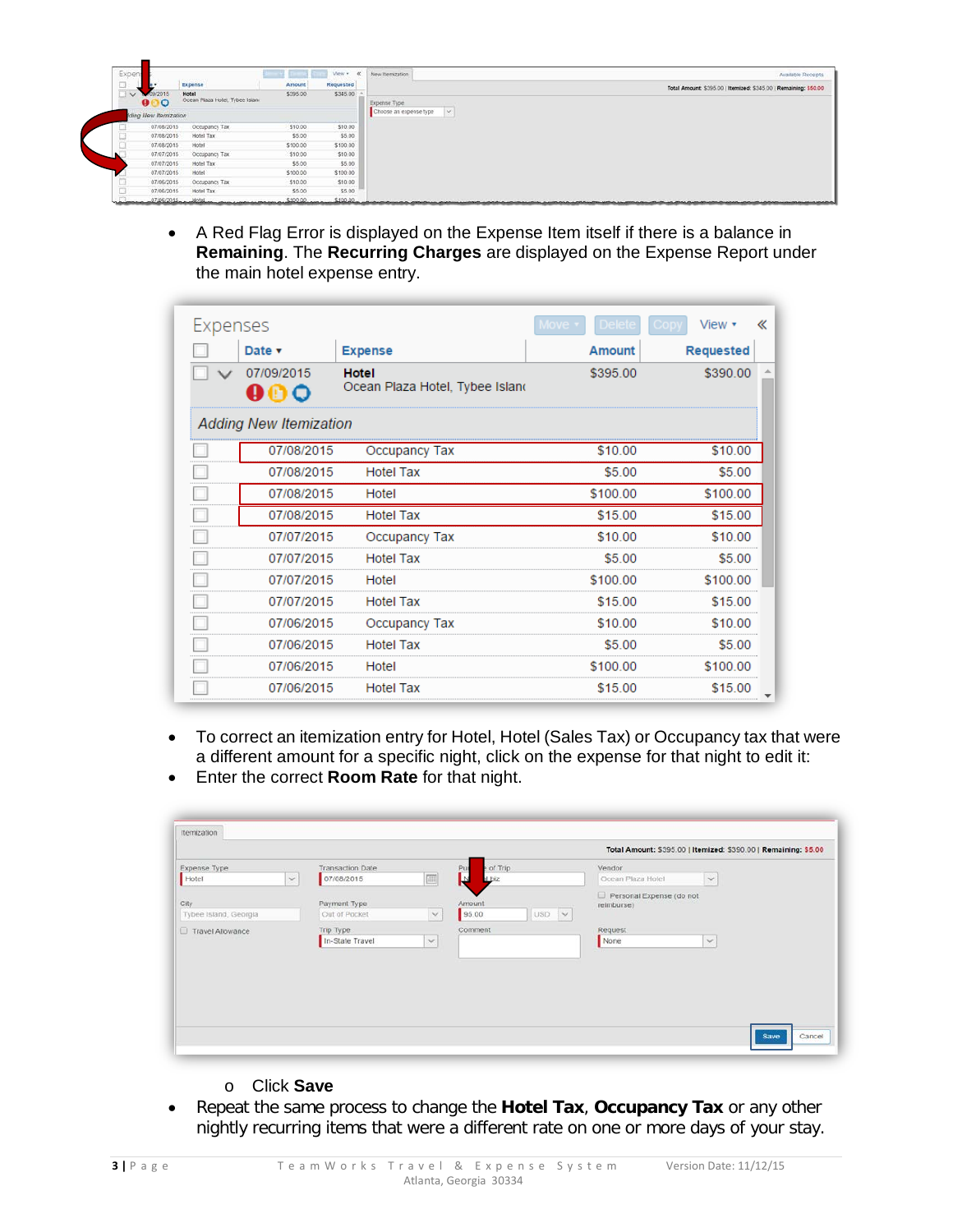| New Itemization                        |                                                                  |
|----------------------------------------|------------------------------------------------------------------|
|                                        | Total Amount: \$395.00   Itemized: \$380.00   Remaining: \$15.00 |
| Expense Type                           |                                                                  |
| Choose an expense type<br>$\checkmark$ |                                                                  |

• If the balance in **Remaining** is *not* zero you will need to itemize the remaining balance.

| New Itemization                              |                                       |                                               |                                                                  |        |
|----------------------------------------------|---------------------------------------|-----------------------------------------------|------------------------------------------------------------------|--------|
|                                              |                                       |                                               | Total Amount: \$395.00   Itemized: \$380.00   Remaining: \$15.00 |        |
| Expense Type<br>Parking<br>$\checkmark$      | <b>Transaction Date</b><br>07/09/2015 | Purpose of Trip<br>画<br>Normal biz            | Vendor Name<br>Ocean Plaza Hotel                                 |        |
| City<br>Tybee Island, Georgia                | Payment Type<br>Out of Pocket         | Amount<br>10.00<br><b>USD</b><br>$\checkmark$ | $\Box$ Personal Expense (do not<br>reimburse)<br>$\checkmark$    |        |
| Trip Type<br>In-State Travel<br>$\checkmark$ | Comment                               |                                               |                                                                  |        |
|                                              |                                       |                                               |                                                                  |        |
|                                              |                                       |                                               |                                                                  |        |
|                                              |                                       |                                               | Save                                                             | Cancel |

o Click on the drop down arrow in the **Expense Type** field to select the expense type. For this example, we selected **Parking (**which is located under the **Transportation** heading) and entered \$10.00 to that Expense. o Click **Save**

| New Itemization                         |                                                       |                |                                              |                                                                 |                |
|-----------------------------------------|-------------------------------------------------------|----------------|----------------------------------------------|-----------------------------------------------------------------|----------------|
|                                         |                                                       |                |                                              | Total Amount: \$395.00   Itemized: \$390.00   Remaining: \$5.00 |                |
| <b>Expense Type</b><br>Internet Charges | <b>Transaction Date</b><br>07/09/2015<br>$\checkmark$ | $\blacksquare$ | Purpose of Trip<br>Normal biz                | Vendor Name<br>Ocean Plaza Hotel                                |                |
| City<br>Tybee Island, Georgia           | Payment Type<br>Out of Pocket                         | $\checkmark$   | Amount<br>$\checkmark$<br>5.00<br><b>USD</b> | Personal Expense (do not<br>reimburse)                          |                |
| Comment                                 |                                                       |                |                                              |                                                                 |                |
|                                         |                                                       |                |                                              |                                                                 |                |
|                                         |                                                       |                |                                              |                                                                 | Save<br>Cancel |

- o Enter any remaining reimbursable expenses until the total of the hotel bill is accounted for.
	- **If** In our example we entered \$5 for internet access fee. Scroll to the category (in our example **Communications**) and select the